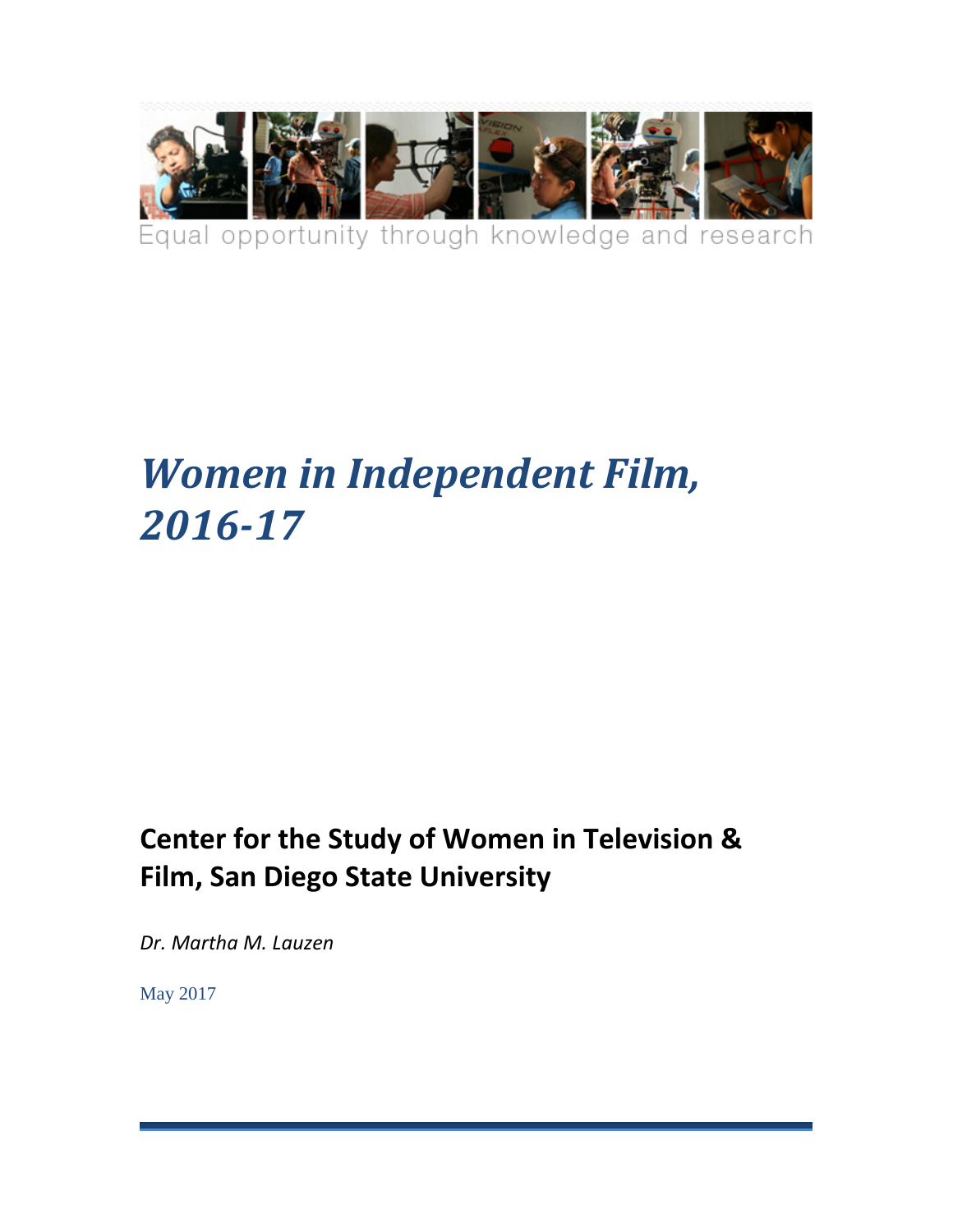#### *Key Findings*

**•***High profile film festivals in the U.S. screened three times as many narrative films directed by men as by women in 2016-17.* The 23 festivals considered in this study screened an average of 6 narrative films directed by at least one woman compared with an average of 18 features directed by men.

•*U.S. festivals screened almost twice as many documentaries directed by men as by women in 2016-17.* The festivals in this study screened an average of 7 documentaries directed by at least one woman compared with an average of 13 directed by men.

**•***Overall, independent films screened at high profile film festivals in the U.S. employed more than twice as many men as women in key behind-the-scenes roles in 2016-17.*72% of those working in these roles were males and 28% were females. This represents a recent historical high. It is an increase of 3 percentage points from 25% in 2015-16, and an increase of 4 percentage points from 24% in 2008-09.

**•***Women's representation as directors on independent films screening at the festivals considered increased slightly from 28% in 2015-16 to 29% in 2016- 17.* This is an increase of 7 percentage points from 2008-09.

**•***Women continue to enjoy higher employment on documentaries than on narrative features***.** Women accounted for 31% of individuals working on documentaries versus 26% of those working on narrative features.

**•***Women are more likely to direct documentaries than narrative features***.** Women accounted for 33% of directors on documentaries versus 25% of directors on narrative features.

**•***Films with at least one woman director also had substantially higher percentages of women writers, editors, and cinematographers.* On films with at least one female director, women comprised 74% of writers vs. 7% on films directed exclusively by men. On films with women directors, women accounted for 36% of editors compared with 17% on films directed exclusively by men. On films with women directors, women comprised 23% of cinematographers versus 6% on films directed exclusively by men.

#### *Method*

This report provides employment figures for domestically and independently produced feature-length documentaries and narrative films screening from June 2016 through May 2017 at the following 23 festivals: AFI Fest; Atlanta Film Festival; Austin Film Festival; Chicago International Film Festival; Cinequest Film Festival; Cleveland International Film Festival; Florida Film Festival; Hamptons International Film Festival; Los Angeles Film Festival; Nashville Film Festival; New Directors, New Films; New York Film Festival; Palm Springs International Film Festival; Rhode Island International Film Festival; St. Louis International Film Festival; San Francisco International Film Festival; Santa Barbara International Film Festival; Seattle International Film Festival; Slamdance Film Festival;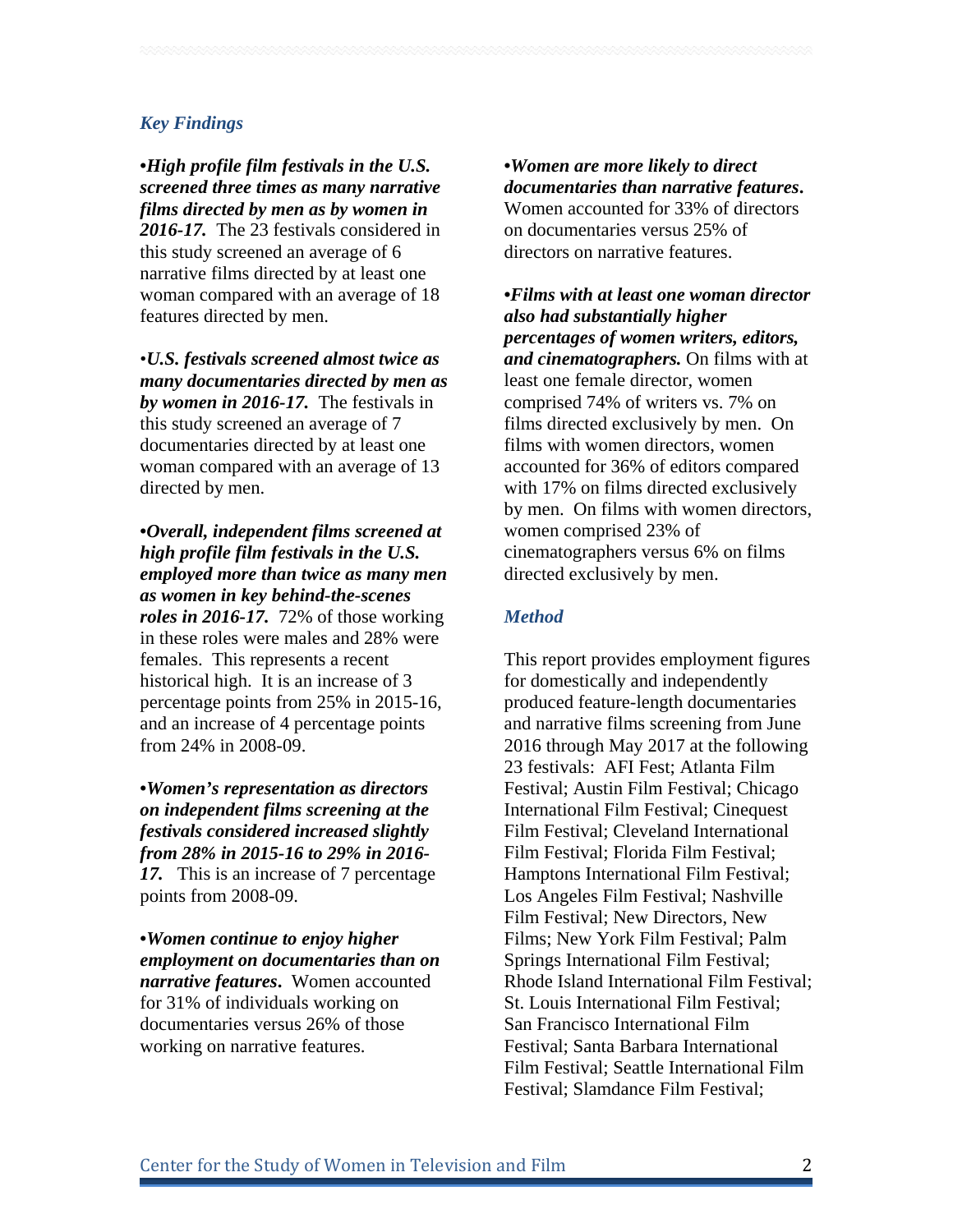Sundance Film Festival; SXSW Film Festival; Telluride Film Festival; Tribeca Film Festival. *Women in Independent Film* is the most comprehensive study of women's behind-the-scenes employment on independent films available.

The study tracks the sex of directors, writers, producers, executive producers, editors, and cinematographers working on every U.S. feature-length film screened at the festivals considered. In total, *Women in Independent Film* considers 10,943 credits on 1,472 films in 2016-17, and over 59,000 credits on more than 6,000 films over the period of 2008 to 2017.

The findings of the study are divided into four major sections. The first section reports the overall figures for women working on documentaries and narrative features. The second section provides the numbers for women working on documentaries only, and the third section reports the figures for women working on narrative features only. The fourth section discusses important relationships between women directors and the gender of those working in other key behind-the-scenes roles.

This report provides comparisons of the data gathered for the present study (2016-17) with data collected from 2015-16, 2014-15, 2013-2014, 2011- 2012, and 2008-2009.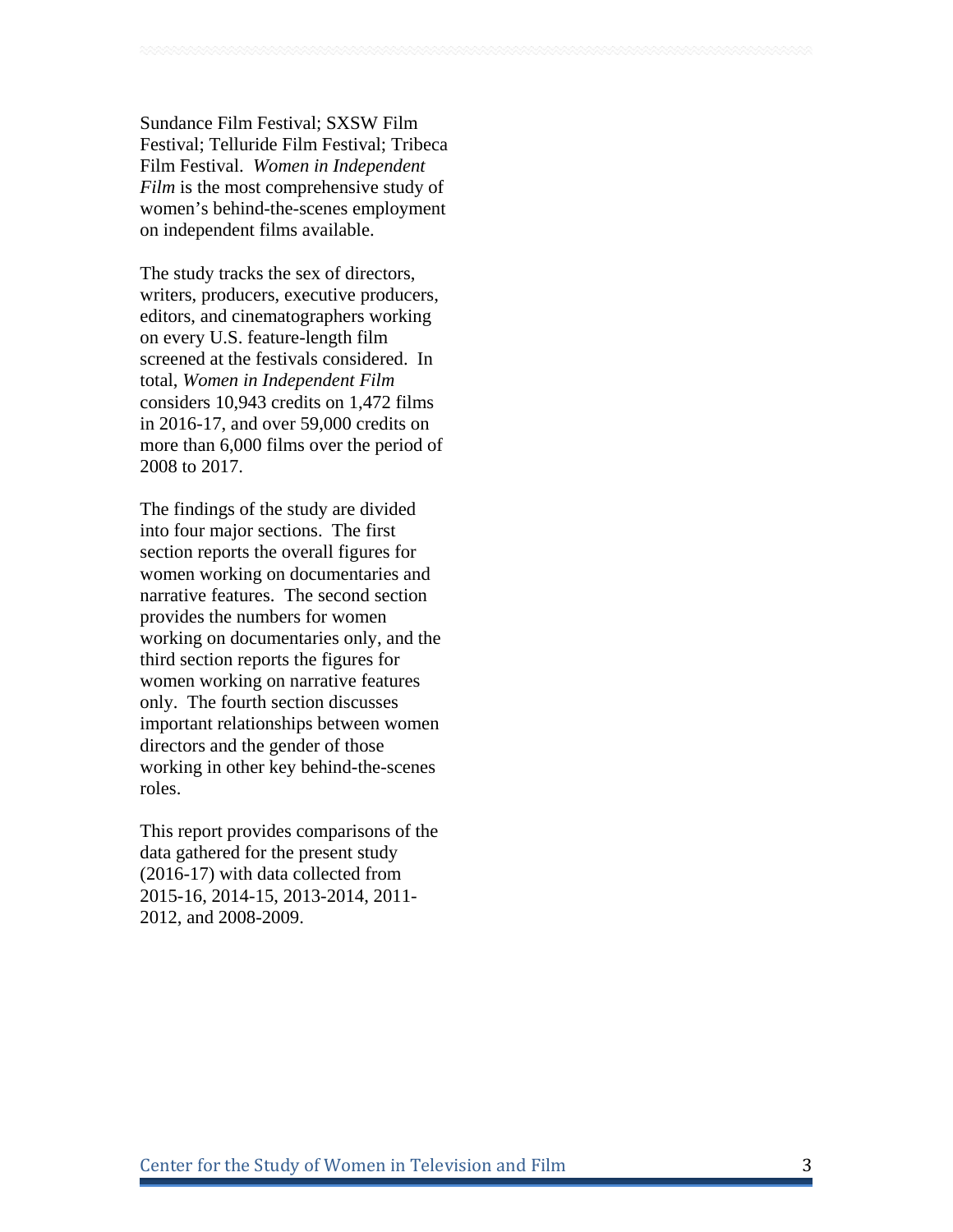### *Overall Findings for Documentaries and Narrative Features Screening at Festivals*

•The festivals considered in this study screened an average of 6 narrative features directed by at least one woman versus an average of 18 narrative features directed exclusively by men (see Figure 1).

•The festivals screened an average of 7 documentaries directed by at least one woman compared with an average of 13 documentaries directed exclusively by men.

*Figure 1. Average No. of Films Directed by At Least One Woman vs. Average No. of Films Directed Exclusively by Men Screened at Festivals*

•Women accounted for 28% of directors, writers, executive producers, producers, editors, and cinematographers working on domestically and independently produced feature-length films (documentaries and narrative features). This represents an increase of 3 percentage points from 2015-16, and an increase of 4 percentage points from 2008-09. This number represents a recent historical high (see Figure 2).





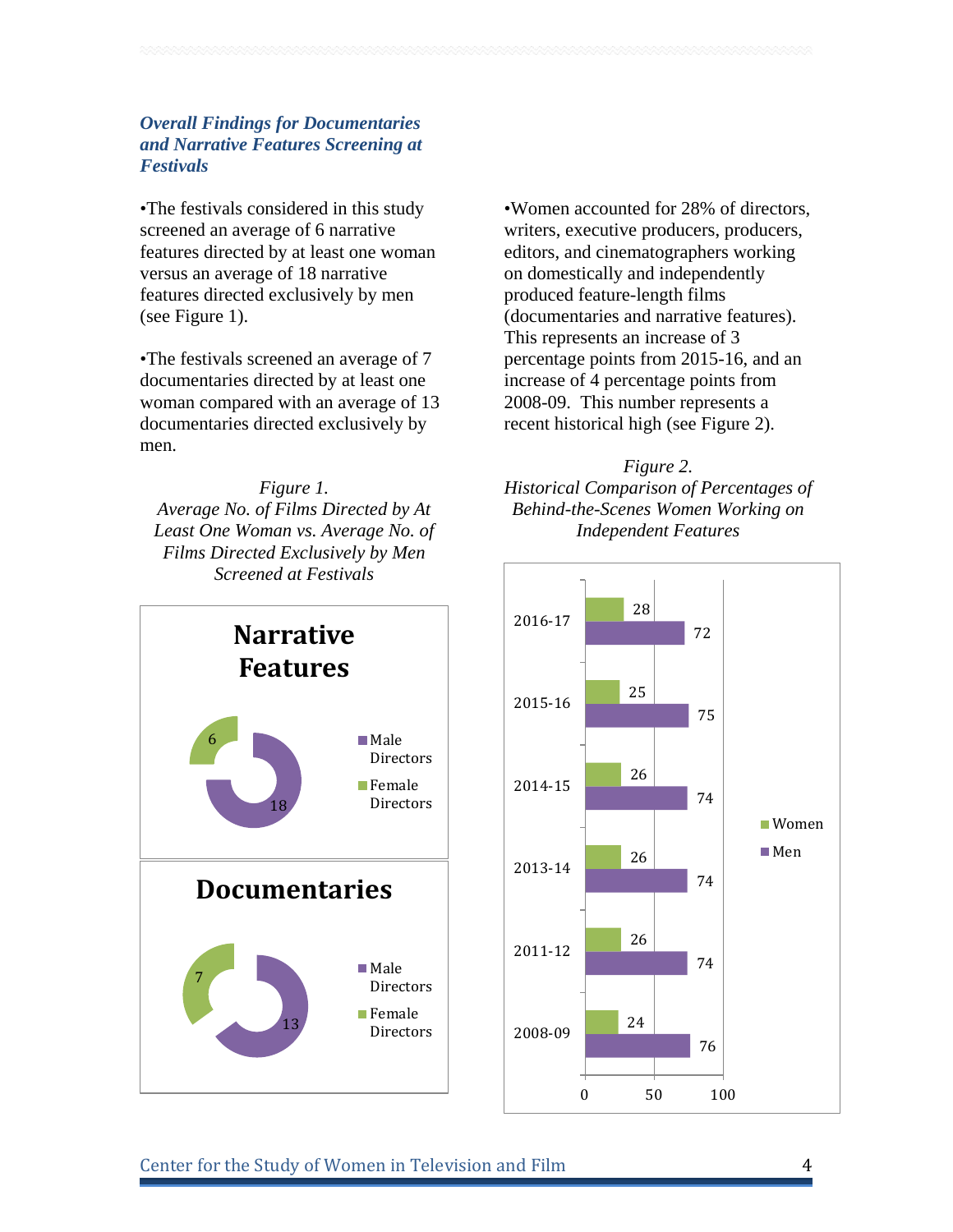•On all of the films considered, women fared best as producers (32%), followed by directors (29%), executive producers (29%), writers (26%), editors (22%), and cinematographers (11%) (see Figure 3).

•In 2016-17, women comprised 29% of directors working on the films considered. This represents an increase of 1 percentage point from 28% in 2015- 16, and an increase of 7 percentage points from 22% in 2008-09.

•Women accounted for 26% of writers on the films considered in 2016-17. This represents an increase of 3 percentage points from 2015-16, and an increase of 7 percentage points from 19% in 2008- 09. This is a recent historical high.

•Women accounted for 29% of executive producers in 2016-17. This represents an increase of 8 percentage points from 21% in 2015-16, and an increase of 7 percentage points from 22% in 2008-09. This is a recent historical high.

•In 2016-17, women comprised 32% of producers. This represents an increase of 1 percentage point from 31% in 2015- 16, and a decrease of 1 percentage point from 2008-09.

•In 2016-17, women comprised 22% of editors. This represents an increase of 1 percentage point from 21% in 2015-16, and a slight decline of 1 percentage point from 23% in 2008-09.

•Women accounted for 11% of cinematographers in 2016-17. This represents no change from 2015-16, and an increase of 2 percentage points from 9% in 2008-09.

# *Figure 3. Historical Comparison of Percentages of Women Working on Independent Features by Role*



•This year's study also tracked women's representation as composers. In 2016- 17, women accounted for 9% of composers. This represents no change from 2014-15, and a slight decline of 1 percentage point from 2013-14.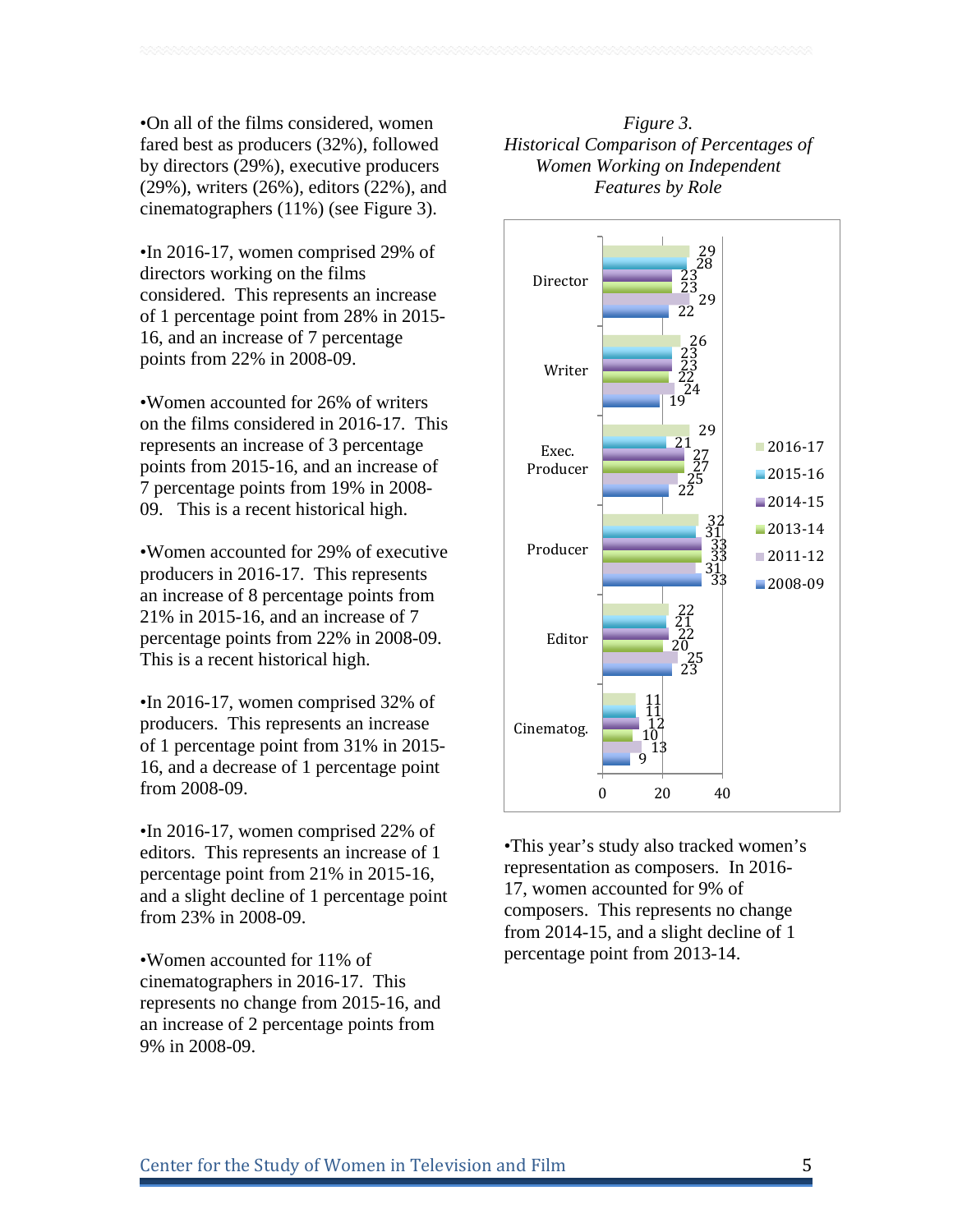#### *Findings for Documentaries Only*

•Overall, women comprised 31% of individuals working on documentaries in the behind-the-scenes roles considered. This represents an increase of 2 percentage points from 29% in 2015-16.

•Women fared best as producers (36%) and executive producers (36%), followed by directors (33%), writers (32%), editors (24%), and cinematographers (11%) (see Figure 4).

•Women comprised 33% of directors working on documentaries screening at the festivals considered in 2016-17. This represents a decrease of 2 percentage points from 35% in 2015-16, and an increase of 5 percentage points from 28% in 2008-09.

•Women accounted for 32% of writers working on documentaries in 2016-17. This represents an increase of 1 percentage point from 31% in 2015-16, and an increase of 4 percentage points from 28% in 2008-09.

•Women comprised 36% of executive producers working on documentaries in 2016-17. This represents an increase of 9 percentage points from 27% in 2015- 16 and in 2008-09. This is a recent historical high.

•Women accounted for 36% of producers working on documentaries in 2016-17. This represents an increase of 1 percentage point from 35% in 2015- 16, and a decrease of 3 percentage points from 39% in 2008-09.

*Figure 4. Historical Comparison of Percentages of Women Working on Documentaries by Role*



•Women comprised 24% of editors working on documentaries in 2016-17. This represents an increase of 2 percentage points from 22% last year, and an increase of 5 percentage points from 19% in 2008-09.

•Women accounted for 11% of cinematographers working on documentaries in 2016-17. This represents a decrease of 4 percentage points from 15% last year, and is even with the figure from 2008-09.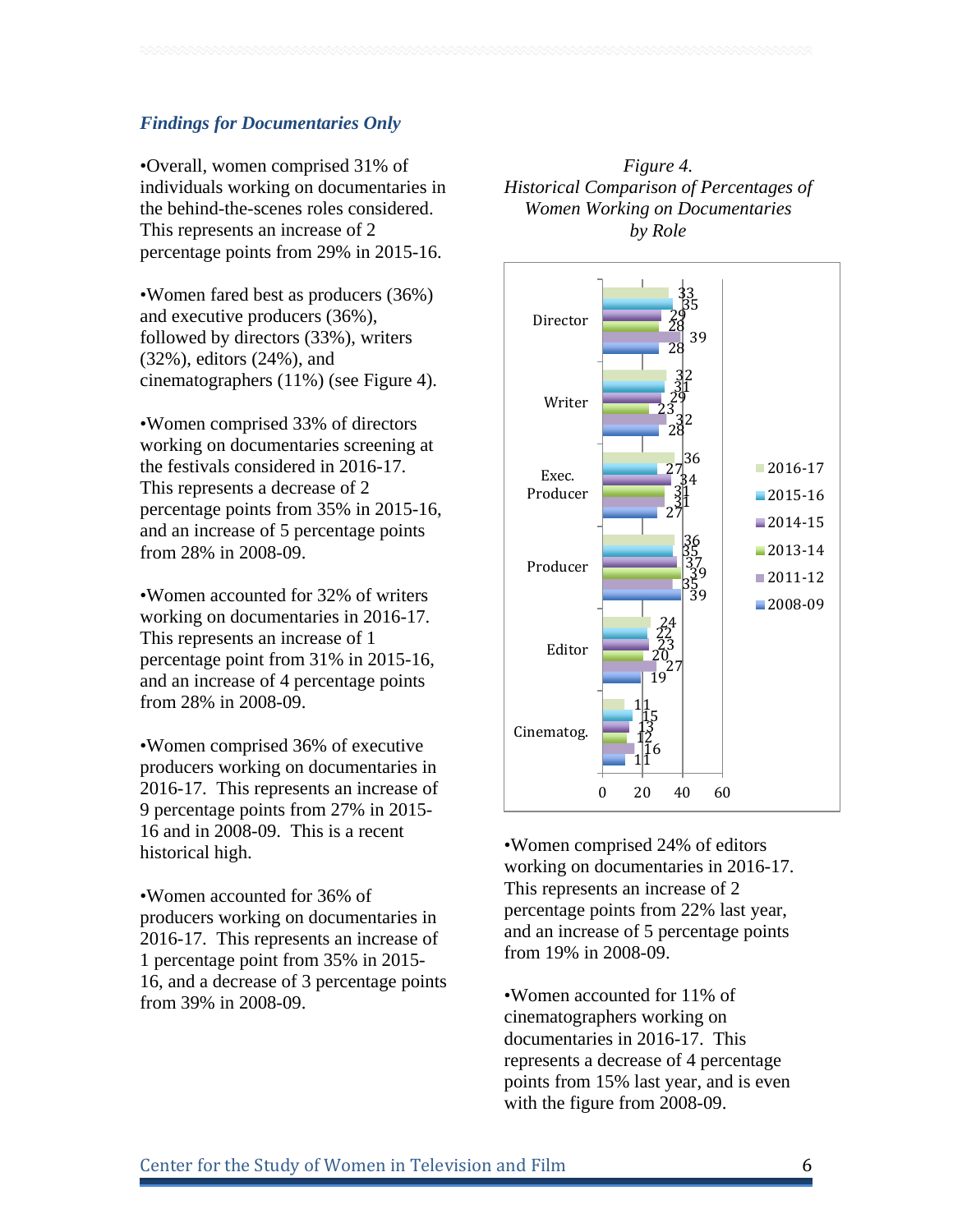•This year's study also considered composers. Women comprised 5% of composers working on documentaries in 2016-17. This represents a decline of 4 percentage points from 9% in 2014-15.

#### *Findings for Narrative Features Only*

•Overall, women comprised 26% of individuals working in the behind-thescenes roles considered on narrative features in 2016-17. This represents an increase of 3 percentage points from 23% in 2015-16.

•Women fared best as producers (30%), followed by executive producers (26%), directors (25%), writers (23%), editors (22%), and cinematographers (10%) (see Figure 5).

•Women accounted for 25% of directors working on narrative features screening at the festivals considered in 2016-17, an increase of 6 percentage points from 19% in 2015-16, and an increase of 10 percentage points from 15% in 2008-09. This is a recent historical high.

•In 2016-17, women comprised 23% of writers working on narrative features. This represents an increase of 4 percentage points from 19% in 2015-16, and an increase of 8 percentage points from 15% in 2008-09. This is a recent historical high.

•Women accounted for 26% of executive producers working on narrative features in 2016-17. This represents an increase of 6 percentage points from 20% in 2015-16, and an increase of 7 percentage points from 19% in 2008-09.

# *Figure 5. Historical Comparison of Percentages of Women Working on Narrative Features by Role*



•In 2016-17, women comprised 30% of producers working on narrative features. This is even with the figure from 2015- 16 but represents an increase of 2 percentage points from 28% in 2008-09.

•Women accounted for 22% of editors working on narrative features last year. This represents an increase of 1 percentage point from 2015-16 and represents an increase of 3 percentage points from 19% in 2008-09.